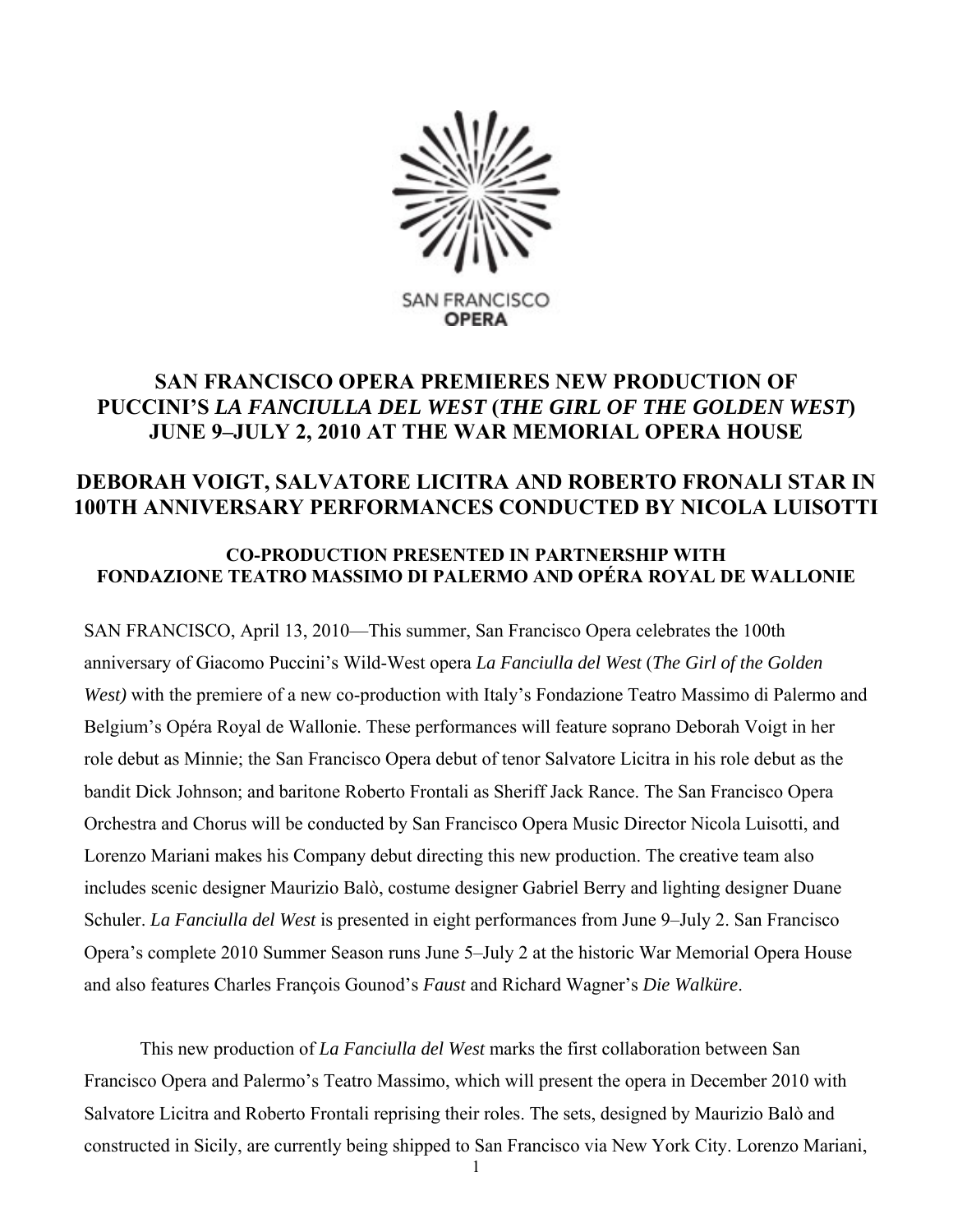who directs this new production both in its San Francisco premiere and in later performances in Palermo, serves as artistic director of Teatro Massimo.

San Francisco Opera is leading the way as the first North American opera company to present *La Fanciulla del West* in its centennial year. Future 2010–11 productions at the Metropolitan Opera (December 2010) and Lyric Opera of Chicago (January 2011) will also star soprano Deborah Voigt as the iconic character Minnie. Maestro Nicola Luisotti, who will be on the podium for seven of San Francisco Opera's Summer 2010 performances, will also conduct the work at the Metropolitan Opera, including a performance on December 10, 2010—the exact centennial of the day the work received its world premiere at the Met, conducted by the legendary Arturo Toscanini.

Presenting this seldom-performed opera, last seen at San Francisco Opera in 1979, is part of San Francisco Opera General Director David Gockley's ongoing initiative to present Puccini's lesser-known operatic gems. Other recent San Francisco Opera presentations of obscure Puccini works include 2007's *La Rondine* starring Angela Gheorgiu and 2009's complete production of *Il Trittico* starring Patricia Racette. "It has long been a desire of mine to shine light on some of Puccini's rarely-performed operas. I am very happy to be partnering with Teatro Massimo and Royal Opera of Wallonia to bring *La Fanciulla del West* to San Francisco Opera for the first time in three decades and to present this work with the masterful Nicola Luisotti on the podium."

A love triangle set during the California Gold Rush, *La Fanciulla del West* returns to San Francisco for the first time in three decades in celebration of its centennial year. Based on the play *The Girl of the Golden West* by San Francisco native David Belasco, the libretto for Puccini's opera was written by Guelfo Civinini and Carol Zangarini. The son of a miner and the author of the play that inspired another of Puccini's most popular operas (*Madama Butterfly*), Belasco captures the spirit of Gold Rush–era California complete with a Wild-West saloon, a high-stakes poker game, a Wells Fargo agent and a beautiful, pistol-packing barkeep named Minnie. The author described his play as "a drama of love against a dark and vast background of primitive characters and untrammeled nature."

Among his many musical compositions, Giacomo Puccini considered *La Fanciulla del West* to be the best opera he ever wrote. While watching a performance of Belasco's play in New York City, Puccini was struck with compassion for the play's central character, Minnie, and decided that she would be the subject of his next opera. He later explained, "I found a heroine who is very naïve and refreshing. I find truth and sincerity in this American drama." Despite the fact that she is a gun-toting, poker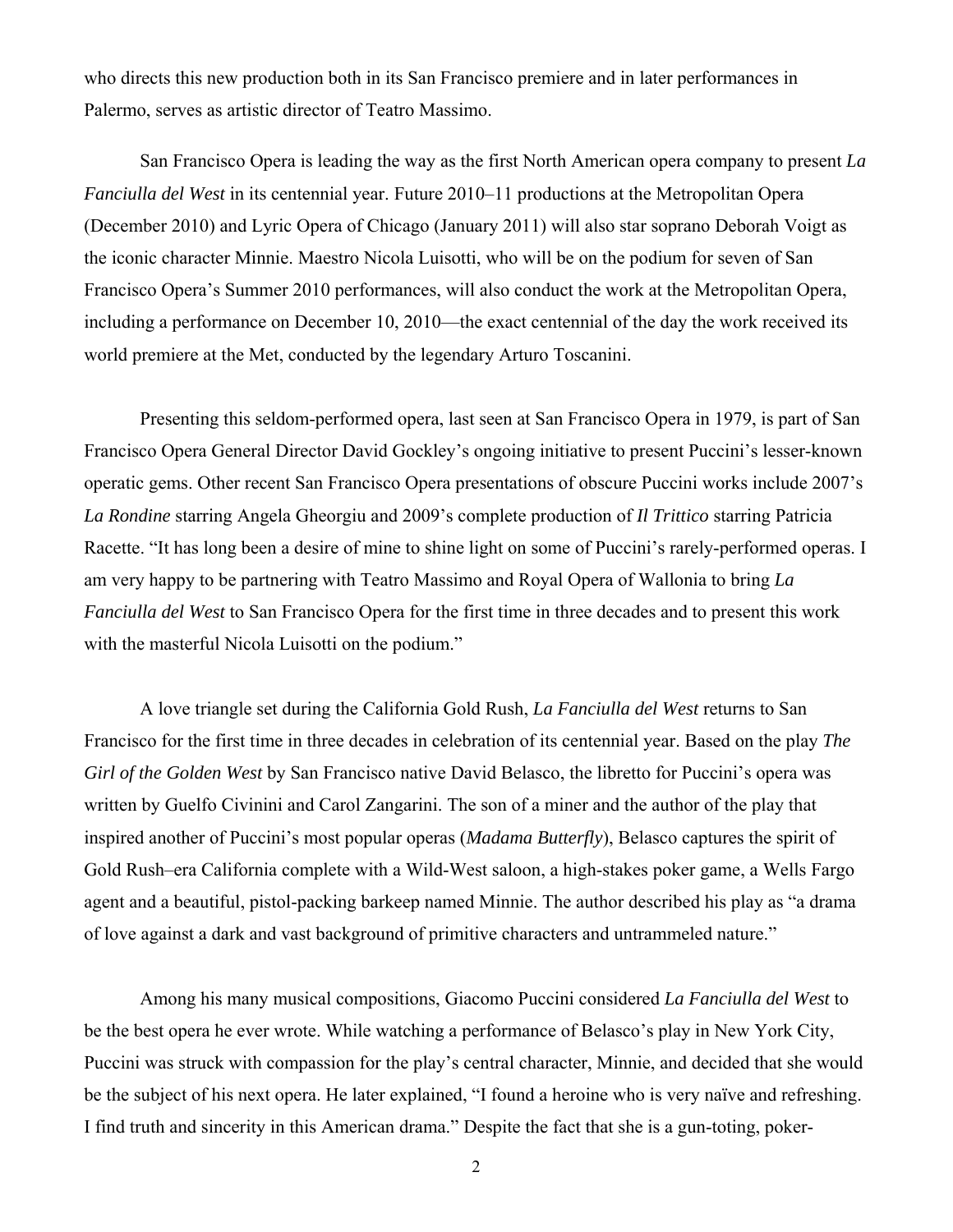playing barkeep, Minnie's resilience and her quintessential heart of gold represents the classic American, and specifically Californian, spirit. This character touched Puccini in a way that inspired him to "write music that I feel sure reflects the spirit of the American people and particularly the strong vigorous nature of the West."

#### **San Francisco Opera Guild Presents Sundown at the Golden West Saloon (May 27)**

In celebration of the opening of the 2010 Summer Season and the 100th anniversary of Puccini's *La Fanciulla del West* (*The Girl of the Golden West*), San Francisco Opera Guild presents *Sundown at the Golden West Saloon.* The festive gala will take place on Thursday, May 27, 2010 at The Bently Reserve (301 Battery Street) in San Francisco and will honor new San Francisco Opera music director and master of the Italian repertoire Maestro Nicola Luisotti. Tickets for *Sundown at the Golden West Saloon* are available through San Francisco Opera Guild. For tickets or more information, please call (415) 565-3204 or visit *https://sfopera.ejoinme.org/SpringGala*. All proceeds support the awardwinning education and community outreach programs of San Francisco Opera Guild that reach more than 50,000 young people in 200 schools throughout Northern California every year. Event honorary chairmen are John A. and Cynthia Fry Gunn and event co-chairs are Chandra Friese and Linda Elliott Zider.

## **San Francisco Opera Guild Panel Insight Discussion**

San Francisco Opera Guild will present an Insight Panel Discussion featuring members of the cast and production team from *La Fanciulla del West (The Girl of the Golden West)*. The discussion will take place on Wednesday, June 2 at 6 p.m. in the Herbst Theatre at the War Memorial Veterans Building (401 Van Ness Avenue). Insight panels are free for Opera members and \$5 for the general public; tickets can be purchased at the door 30 minutes prior to the discussion.

#### **About the Production Team**

In addition to his work as artistic director of Fondazione Teatro Massimo di Palermo, Lorenzo Mariani has directed productions in Bologna, Naples, Helsinki, Tel Aviv, Tokyo and Boston. Scenic designer Maurizio Balò, a frequent collaborator with Mariani, has previously designed opera sets and costumes for numerous productions at Milan's La Scala and the Metropolitan Opera as well as for theaters in Bologna, Zurich and Genoa. Balò garnered high praise for his set designs on the recently released DVD of *La Cenerentola* with the Metropolitan Opera starring Elīna Garanča and Lawrence Brownlee. Costume designer Gabriel Berry has previously created costumes for San Francisco Opera productions of *Harvey Milk* by Stewart Wallace and *Appomattox* by Philip Glass. A diverse designer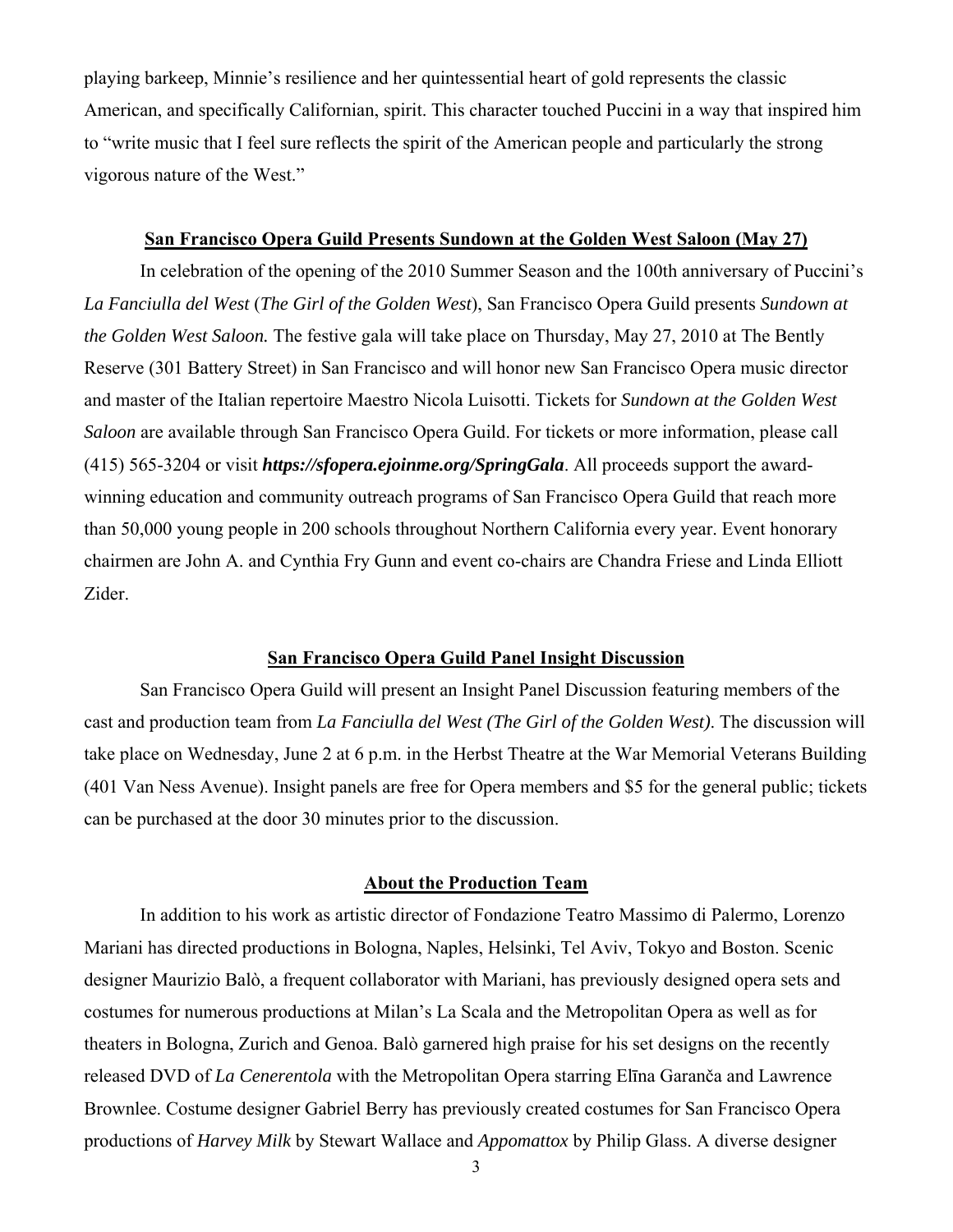well known for her work in theater, Berry has also designed costumes for Glimmerglass Opera, Lyric Opera of Chicago and the Santa Fe Opera in addition to her work with American Repertory Theater, Public Theater's Shakespeare in the Park in New York and Berkeley Repertory Theater. American lighting designer Duane Schuler has previously worked with San Francisco Opera on ten operas, most recently last season's production of Verdi's *Otello*. Other operatic projects have included designs for the Metropolitan Opera, Lyric Opera of Chicago, La Scala and Lyon Opera.

### **Tickets and Information**

Tickets for *La Fanciulla Del West* (*The Girl of the Golden West*)*, Faust* and *Die Walküre* are priced from \$15 to \$360 and may be purchased online at *sfopera.com* or from the San Francisco Opera Box Office either in person or by phone at **(415) 864-3330**. Standing Room tickets go on sale at 10:00 a.m. on the day of each performance; tickets are \$10 each, cash only. All performances will feature an informative **Opera Talk** fifty-five minutes prior to curtain; Opera Talks are presented free of charge to patrons with tickets for the corresponding performance.

The **War Memorial Opera House** is located at 301 Van Ness Avenue at Grove Street. Patrons are encouraged to use public transportation to attend San Francisco Opera performances. The War Memorial Opera House is within walking distance of the Civic Center BART station and near numerous bus lines, including 5, 21, 47, 49, and the F Market Street. For more public transportation information, visit *bart.gov* and *sfmuni.com*. For further information, please visit *sfopera.com.*

# # #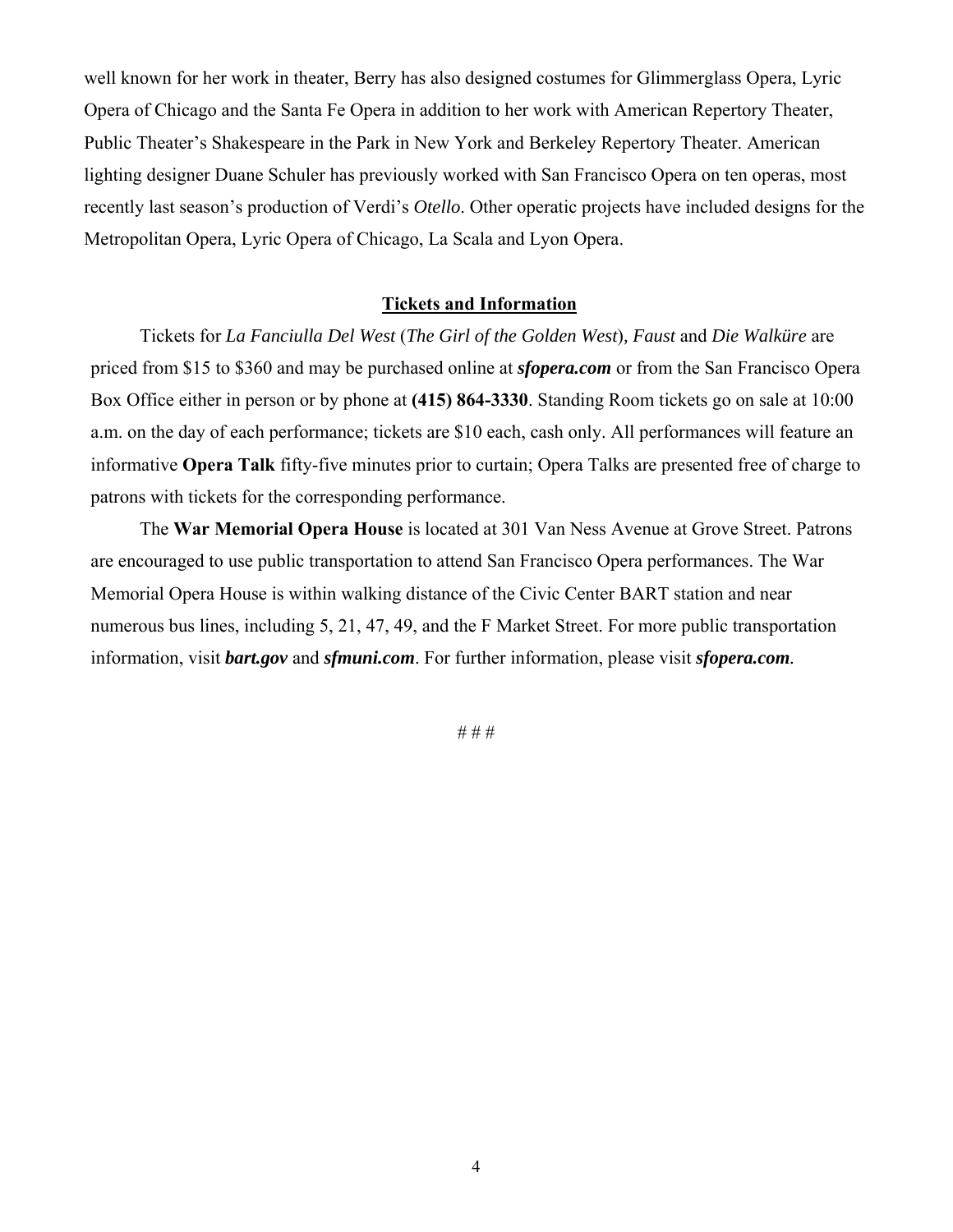## *LA FANCIULLA DEL WEST:* **PRODUCTION INFORMATION**

*The Girl of the Golden West* **June 9** (7:30 p.m.), **12** (8 p.m.), **15<sup>°</sup>** (8 p.m.), **by Giacomo Puccini Co-Production with Fondazione Teatro Massimo 29** (7:30 p.m.); **July 2** (8 p.m.), **2010 di Palermo and Opéra Royal de Wallonie**

\* San Francisco Opera Debut ♪ Role Debut †Current Adler Fellow ● OperaVision Performance

#### *LA FANCIULLA DEL WEST NEW PRODUCTION PREMIERE*

(8 p.m.), **24●** (7:30 p.m.), **27** (2 p.m.),

Libretto by Guelfo Civinini and Carol Zangarini First performance: New York, December 10, 1910 First San Francisco Opera performance: September 15, 1930 Most recent San Francisco Opera performance: November, 1979 Approximate running time: three hours, with one intermission Sung in Italian with English supertitles

| Cast:                     |                            |
|---------------------------|----------------------------|
| Minnie                    | Deborah Voigt              |
| Dick Johnson              | Salvatore Licitra*'        |
| <b>Sheriff Jack Rance</b> | Roberto Frontali           |
| <b>Nick</b>               | Steven Cole                |
| Sonora                    | Timothy Mix*               |
| Ashby                     | Kevin Langan               |
| Harry                     | David Lomeli <sup>†</sup>  |
| .Joe                      | Brian Jagde* <sup>†</sup>  |
| Trin                      | <b>Matthew O'Neill</b>     |
| Jake Wallace              | Trevor Scheunemann*        |
| Handsome                  | Austin Kness <sup>†</sup>  |
| Sid                       | <b>Kenneth Overton</b>     |
| <b>Happy</b>              | Igor Vieira*               |
| Larkens                   | <b>Brian Leerhuber</b>     |
| Wowkle                    | Maya Lahyani* <sup>†</sup> |
| Billy Jackrabbit          | <b>Jeremy Milner</b>       |

Production Team: *Conductor* **Nicola Luisotti**

*Nick* **Steven Cole** *Scenic Designer* **Maurizio Balò\*** *Sonora* **Timothy Mix\*** *Costume Designer* **Gabriel Berry** *Ashby* **Kevin Langan** *Lighting Designer* **Duane Schuler**  *Harry* **David Lomeli†** *Chorus Director* **Ian Robertson**

**Giuseppe Finzi** (July 2) *Sheriff Jack Rance* **Roberto Frontali** *Director* **Lorenzo Mariani\***

## **Opera Guild Insight Panel Discussion**  Wednesday, June 2, 6 p.m.

Herbst Theater, 401 Van Ness Avenue, San Francisco

#### # # # # # # #

San Francisco Opera is sponsored, in part, by the **Ann and Gordon Getty Foundation, John A. and Cynthia Fry Gunn, Franklin and Catherine Johnson, Mrs. Edmund W. Littlefield, Bernard and Barbro Osher** and **Grants for the Arts/San Francisco Hotel Tax Fund.**

**Wells Fargo** is San Francisco Opera's Season Sponsor. San Francisco Opera is proud to recognize its corporate partners: **United Airlines,** the Official Airline of San Francisco Opera, and **Chevron,** fueling great performances everywhere.

Company Sponsor **Mrs. Edmund W. Littlefield** is proud to support *Faust,* which is made possible, in part, by the **Bernard Osher Endowment Fund***. Die Walküre* is made possible, in part, by **Roberta & David Elliott, Kristina Flanagan**, **Mary and Nicholas Graves**, **The Bernard Osher Endowment Fund** and **Betty and Jack Schafer.** *The Girl of the Golden West* is made possible, in part, by **Tad and Dianne Taube**, **Koret**